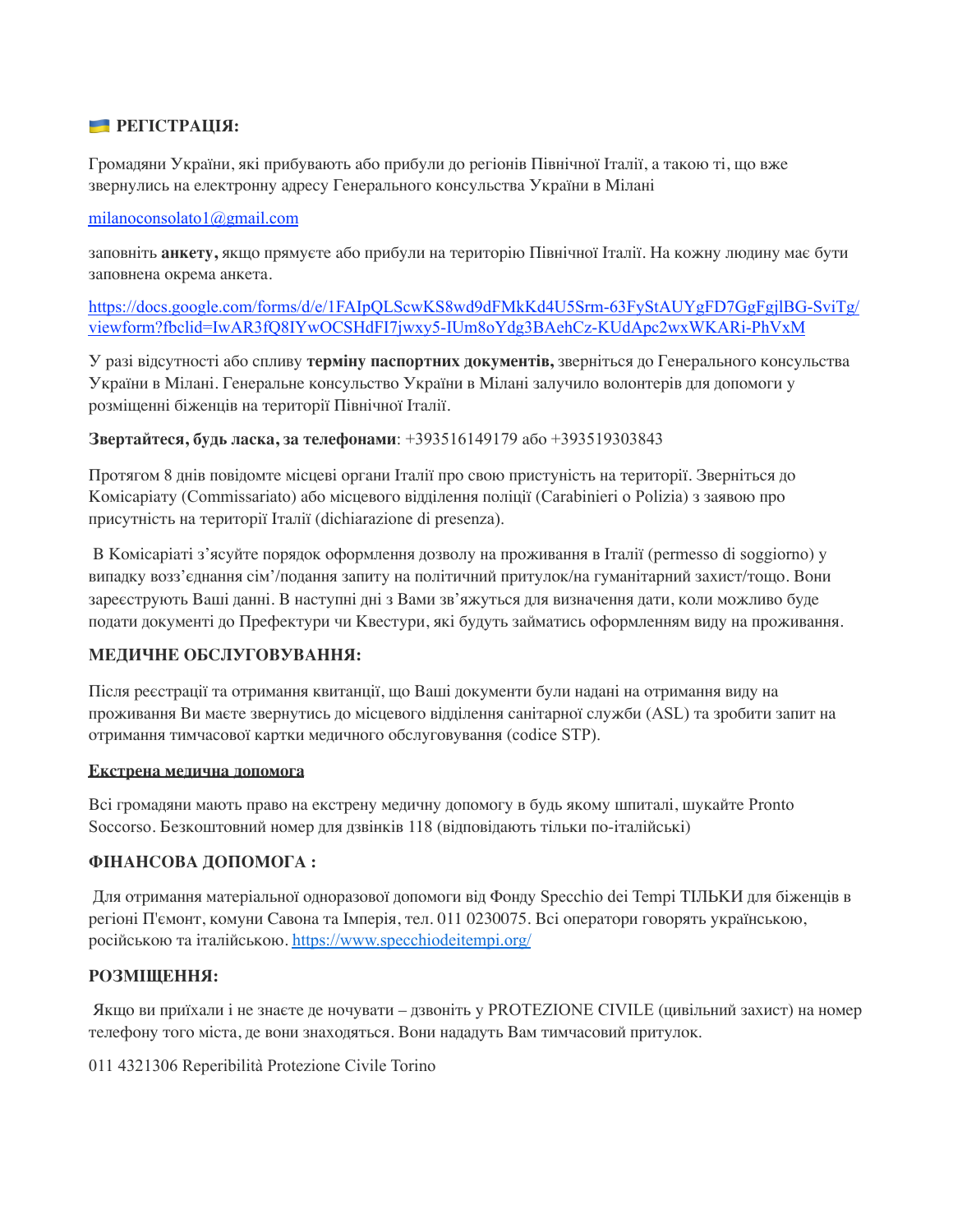## **EXECUTE REGISTRAZIONE:**

Il Consolato ucraino ha attivato un ufficio per raccogliere le segnalazioni di tutte le persone provenienti dall'Ucraina arrivate in Nord Italia per segnalazione alle autorità preposte. Se si è a conoscenza di persone in arrivo o già arrivate dall'Ucraina è importante aiutarle segnalando la loro presenza sul territorio italiano. A questo scopo, il consolato ucraino ha messo a disposizione l'indirizzo [milanoconsolato1@gmail.com](mailto:milanoconsolato1@gmail.com)

La comunicazione deve essere corredata dai dati essenziali (nome, cognome, data di nascita, contatti mail e telefonici, richieste di eventuale soluzione alloggiativa o comunicazione di ospitalità presso strutture, associazioni o familiari). Con queste prime informazioni il Consolato si raccorderà con l'Ufficio Emergenza Migranti e potrà raccogliere anche tutte le eventuali richieste di supporto.

Compila il seguente modulo se sei in arrivo o in arrivo nel territorio della costa italiana. Un questionario separato deve essere completato per ogni persona:

[https://docs.google.com/forms/d/e/1FAIpQLScwKS8wd9dFMkKd4U5Srm-63FyStAUYgFD7GgFgjlBG-SviTg/](https://urldefense.com/v3/__https:/docs.goo) [viewform?fbclid=IwAR3fQ8IYwOCSHdFI7jwxy5-IUm8oYdg3BAehCz-KUdApc2wxWKARi-PhVxM](https://urldefense.com/v3/__https:/docs.goo)

In caso di assenza o scadenza dei documenti del passaporto, si prega di contattare il Consolato Generale dell'Ucraina a Milano. Il Consolato Generale dell'Ucraina a Milano ha reclutato dei volontari per assistere al reinsediamento dei rifugiati nel territorio del Piemonte Italia.

Contattateci su +393516149179 o +393519303843

Entro 8 giorni, notifica alle autorità italiane la tua presenza sul territorio. Contattare il Commissariato o la polizia locale (Carabinieri o Polizia) con una dichiarazione di presenza in Italia (dichiarazione di presenza).

Presso il Commissariato troverete le indicazioni per richiedere un permesso di soggiorno per protezione umanitaria, il ricongiungimento familiare o per fare la domanda di asilo politico ecc. Registreranno i vostri dati. Vi contatteranno nei prossimi giorni per fissare un appuntamento e presentare i documenti alla Prefettura o all'Ufficio del Questura che si occuperanno del permesso di soggiorno.

## **CURE MEDICHE:**

Una volta registrati, chi è in possesso della ricevuta che attesta la pratica avviata per il permesso di soggiorno, deve andare all'ASL e chiedere la tessera sanitaria provvisoria (codice STP).

#### **Assistenza medica d'emergenza**

Tutti i cittadini hanno diritto all'assistenza medica di emergenza in qualsiasi momento, richiedetela in qualsiasi ospedale che ha il Pronto Soccorso. Il numero verde per le chiamate è 118 (risponde solo in italiano)

## **ASSISTENZA FINANZIARIA :**

Grazie alle donazioni è stato attivato l'aiuto materiale forfettario della **Fondazione Specchio dei Tempi** SOLO per i cittadini ucraini arrivati nella Regione Piemonte, Comuni di Savona e Imperia, tel. 011 0230075. Tutti gli operatori parlano ucraino, russo e italiano. [https://www.specchiodeitempi.org](https://urldefense.com/v3/__https:/www.specchiodeitempi.org__;!!OjemSMKBgg!yAy7Kc4dpQDtHKL8z2hSKnsYEyPh7aCmpiiV_AUdXI4M0NMqLdEBUnXRxdQmO7Y$%22%20%5Ct%20%22_blank)

## **ALLOGGIO:**

Per i profughi in arrivo sprovvisti di alloggio chiama PROTEZIONE CIVILE al numero di telefono della città in cui si trovano. L'Ufficio competente provvederà con una sistemazione temporanea presso le strutture assegnate.